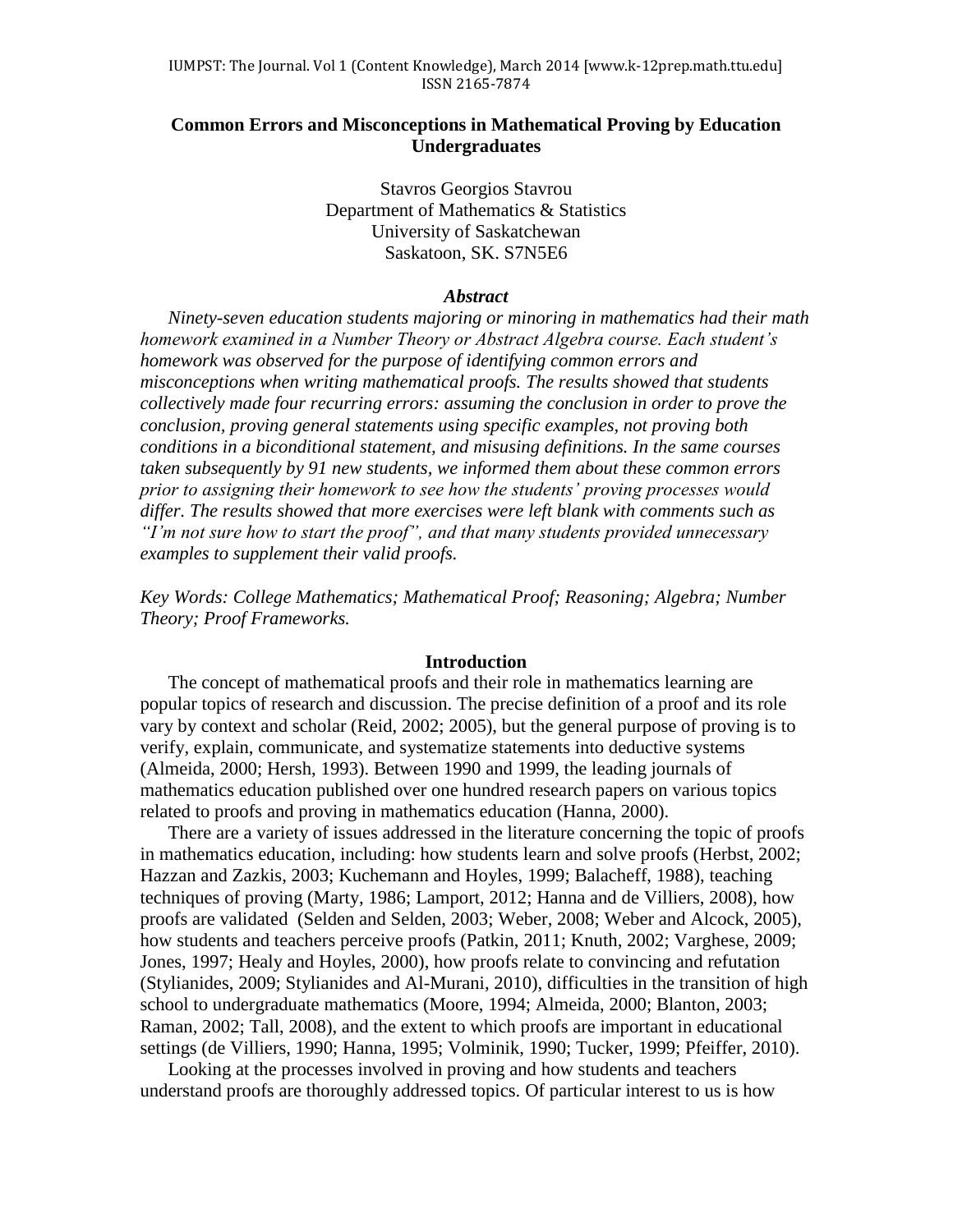students and teachers verify and validate proofs and the misconceptions in proving. Stylianides (2009) reports students' misconception that empirical arguments constitute valid proofs. That is, students use specific examples to prove general statements. Stylianides and Al-Murani (2009) examine the misconception students have about the coexistence of a proof and a counterexample for the same assertion. Pfeiffer (2010) conducted a study in which she presented mathematical proofs containing errors to first year mathematics undergraduates and asked them to evaluate and criticize the statements. Pfeiffer notes that many students identified proving using examples to be invalid. This is interesting to us because it is one of the common errors that we notice, which we will discuss shortly. Send (1985) considers how students write geometry proofs, and points out that errors often occur in their notation. We also address this later, as it is related to misunderstanding and misusing definitions. Selden and Selden (2003) also examine undergraduate students' ability to determine when an argument properly proves a theorem. They present different versions of proofs containing errors and investigate how students reason through the arguments. Despite the growing literature emphasizing how proofs are validated and what constitutes a formal and rigorous proof, there is still a gap in the field's understanding of what the common errors and misconceptions involved in proving are. Our work seeks to enumerate these.

This paper considers undergraduate education students who are planning to teach mathematics in the K-12 school system. We examine common errors and misconceptions that these students make when proving statements in their course work, and rank them by frequency of occurrence. After gathering and defining these common mistakes, we explain them to an independent group of students enrolled in the course at a later time. Our purpose then is to see how students change their proving habits when they are aware of these errors. This paper was guided by the following research questions:

- 1. What are the common errors that math education students make when writing proofs?
- 2. How do students' proving habits differ when they are explicitly aware of these common errors?

## **Methodology**

**Data Sources**. We observed the homework of 188 education undergraduate students who chose mathematics as their major or minor. These students are required to take a Number Theory and Abstract Algebra course at our university. These courses are proof-based, and require that students be able to write and understand mathematical proofs. The students plan to teach mathematics in the K-12 school system, and are at least in their second year of study. Every student has taken a minimum of two first-year math courses prior to enrolling in Number Theory or Abstract Algebra.

**Procedure**. The students were given regularly graded homework that included proving routine statements covering basic Number Theory or Abstract Algebra. As their assignments were being graded, we compiled a list of errors made by the students. From this list, the most common errors were noted and described. These observations included homework from 97 different students. The purpose of this is to answer the first research question of what the common errors are that education students make when proving.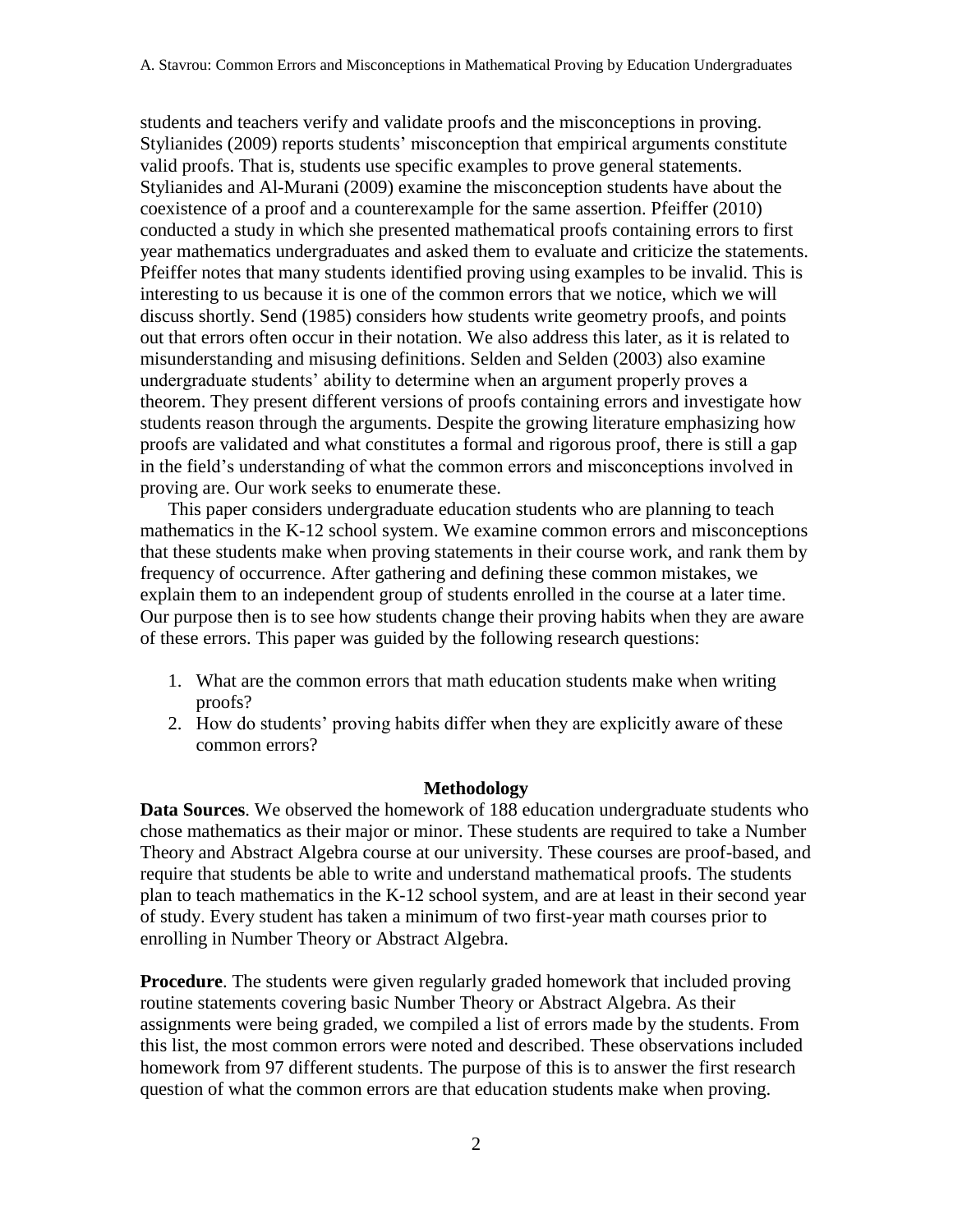In subsequent Number Theory and Abstract Algebra courses taken by 91 new students, we use the data collected previously to inform the new students of these common errors and misconceptions prior to distributing their homework. The purpose of this is to determine how their proving habits differ from the first group who were not necessarily aware of these errors. This allows us to answer the second research question about how students prove when they are explicitly told about invalid proving methods.

# **Results and Discussion**

**What are the common errors that math education students make when writing proofs?** The purpose of this research question was to gain insight into the proving habits and techniques of math education students. The most common error made was proving general statements using specific examples. The literature refers to this as using empirical evidence in place of a valid proof (Stylianides, 2009). This error was most common in statements of the form "If P then Q" and statements requiring a proof by mathematical induction (see Cupillari (2011) for an explanation on mathematical induction and other proof techniques). Below are sample examples of students using examples in place of valid proofs. In these examples, we insert parenthetical remarks for clarity or further explanation.

A) If a|b (a divides b) and b|c (b divides c) then show that a|c (a divides c).

A sample solution is: Let  $a = 2$ ,  $b = 4$ , and  $c = 8$ . We see that 2|4, 4|8, and 2|8, so it is true.

B) If x is any real number greater than -1, then show  $(1+x)^n \ge 1+nx$  for all positive integers n.

A sample solution is: Let  $x=0$ . We can choose this because  $0&gt-1$ . If  $n=1$  then the statement holds. Similarly if  $n=2, 3, 4, \ldots$  (we omit the calculation performed for each value of n) it always holds no matter what we pick.

C) Prove the sum of any two primes larger than 2 is even.

A sample solution is: The first few primes are 1, 2, 3, 5, 7, 11, 13, 17, 19, … but we don't count 1 or 2 since they are not larger than 2. So if we take any pair like  $3+5=8$  or  $3+7=10$ or 11+13=24 we always get an even answer no matter what pair we take.

The second most common error was that the students assumed the conclusion of the statement holds in order to prove the conclusion. This error was most prevalent in statements of the form "If P then Q". Mathematicians refer to this error as "begging the question". In this case, students would start the proof by assuming Q is true, and then creating circular arguments in order to conclude that Q is true. Clearly, if we assume Q holds then there would be nothing to prove! Below are sample examples:

D) If g:A- $>B$  and f:B- $\geq$ C are surjective maps then show the composition map f(g) is also surjective.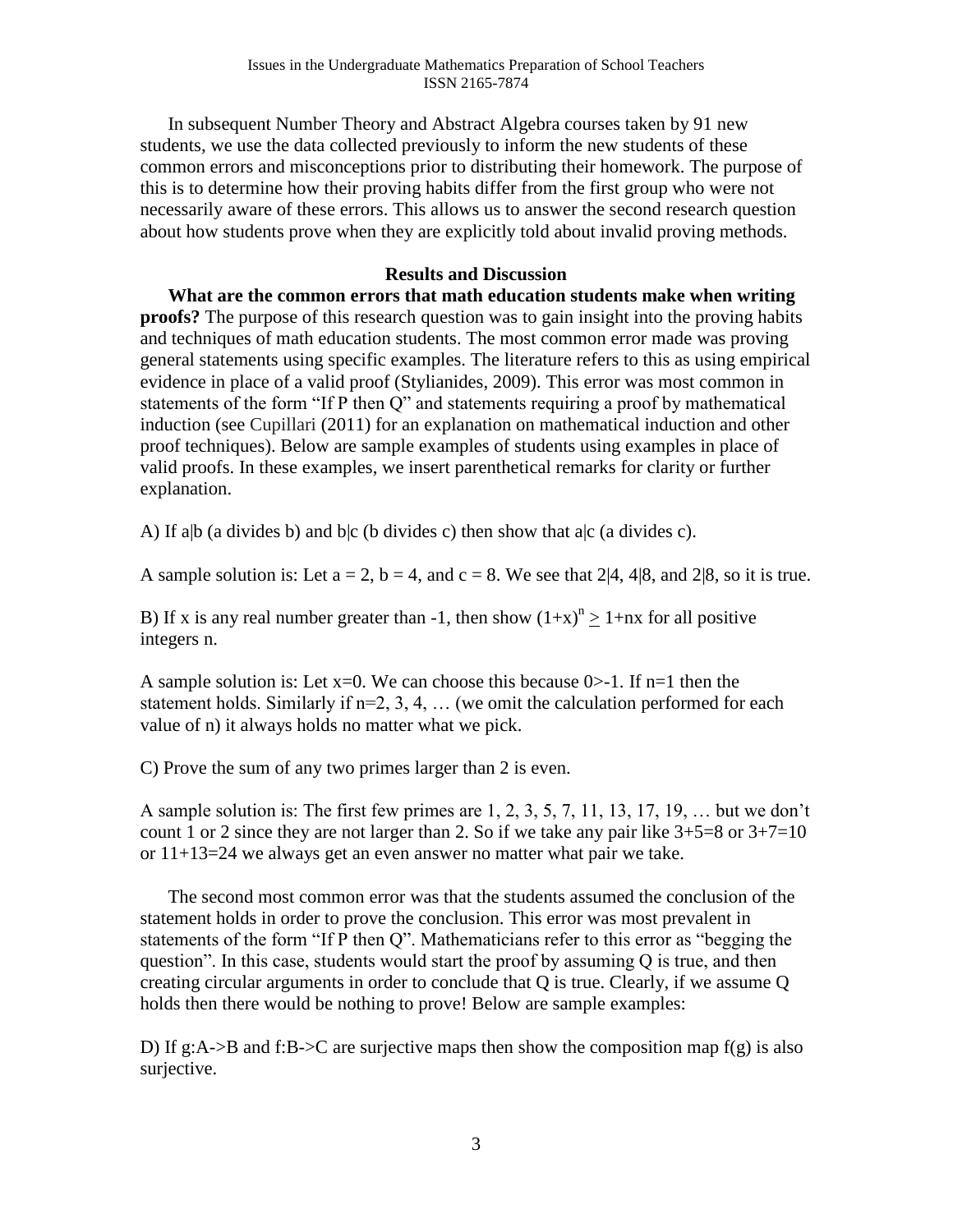A sample solution is: Suppose f(g) is a surjective map. Then there exists an element *a* in A such that  $f(g(a)) = c$ , where c is in C. Thus  $f(g)$  is surjective (the student assumed  $f(g)$ ) is surjective in order to prove that it is surjective).

E) If x and y are even positive integers then prove  $x+y$  is even.

A sample solution is: If  $x+y$  is even then  $x+y$  is a multiple of 2 and so we can write  $x+y=2k$  for some positive integer k. Since  $x+y=2k$ ,  $x+y$  is even.

The third most common error was that students did not prove both conditions in a biconditional (if and only if) statement. These statements have the form "P if and only if Q", and are equivalent to the statements "If P then Q" and "If Q then P". For example, students were asked to prove that "A is symmetric if and only if  $I - 2A$  is symmetric". Here, the majority of students would use the fact that A is symmetric to eventually conclude that  $I - 2A$  is symmetric too, but did not prove the converse: if  $I - 2A$  is symmetric then A is too.

The fourth most common error was that students did not apply the definitions correctly, if at all. Edwards and Ward (2004) have observed the misuse of mathematical definitions, noting that students did not understand the role formal definitions play in mathematics. In particular, they observed the following key themes. Firstly, students do not understand that definitions are stipulated and context-dependent. Secondly, students that can correctly state definitions cannot necessarily apply them correctly, if at all, "even in the apparent absence of any other course of action" (p.417). Moore (1994) also remarks that students do not necessarily understand the content of relevant definitions or how to apply them in writing proofs. Below are sample examples:

F) Prove the sum of any two primes larger than 2 is even.

A sample solution is: The first few primes are 1, 2, 3, 5, 7, 11, 13, 17, 19, … but we don't count 1 or 2 (the student forgets that, by definition, 1 is not prime). So if we take any pair like  $3+5=8$  or  $3+7=10$  or  $11+13=24$  we always get an even answer no matter what pair we take.

G) Prove that the center of the group G, denoted  $C(G)$ , is a subgroup of G.

In this case, students did not know how to use the definition of a subgroup with the definition of the center of a group to show this.

**How do students' proving habits differ when they are aware of these common errors?** In the same courses taken subsequently by 91 different students, we provided them with the list of common proving errors and explained that they are invalid. We do not explain how to avoid these errors or what students should do instead. Rather, we only emphasize that these common errors do not constitute formal proofs. Consequently, we observed three striking patterns. Firstly, students chose to leave more questions unanswered than the previous group of 97 students who were not aware of these common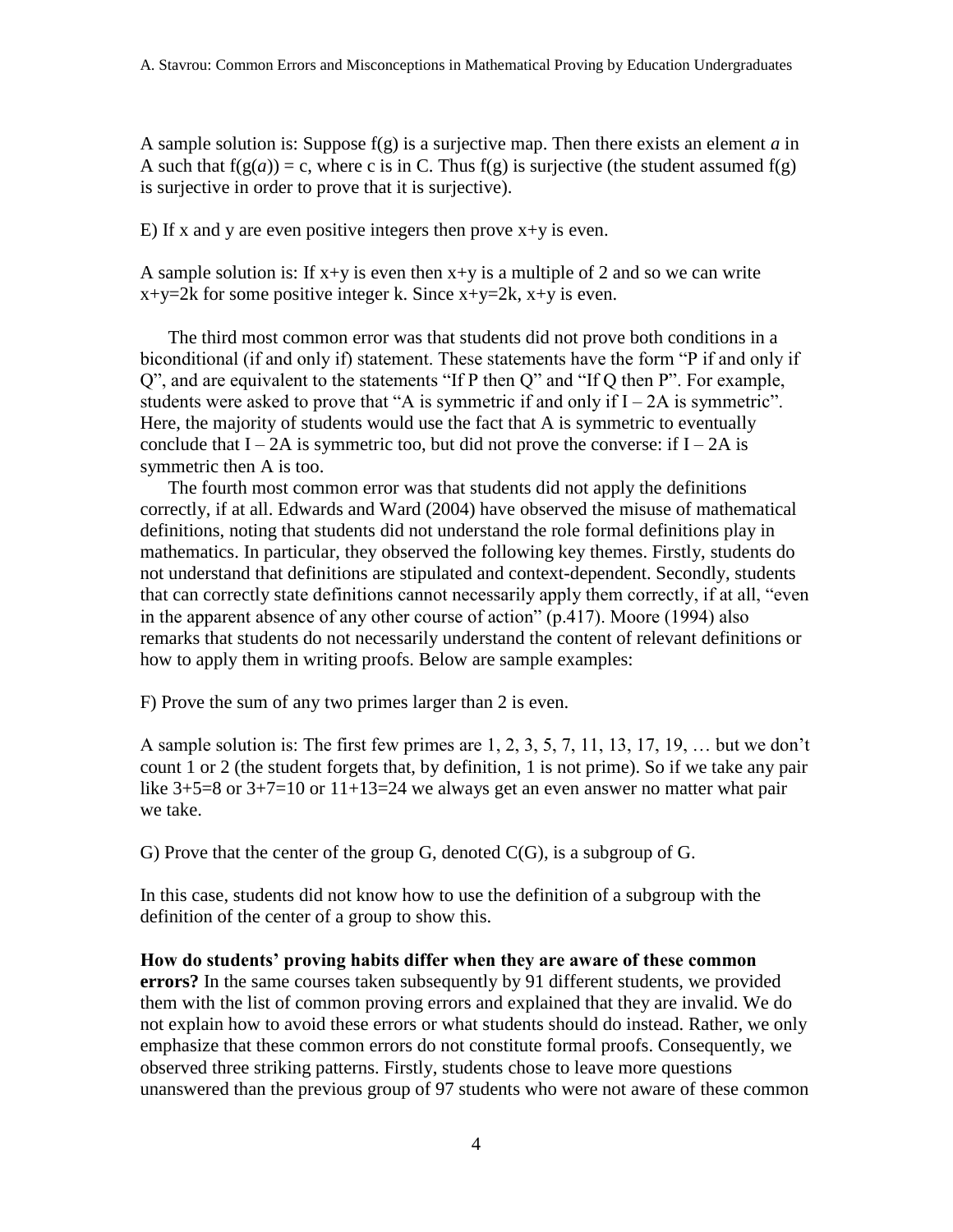proving errors. This occurred in exercises in which the former group typically proved using examples or assumed the conclusion to prove the conclusion. A possible explanation for this is that students may already realize that these approaches are invalid, and since they realize such a solution will not warrant additional marks, they choose to leave the answer blank. A second possible explanation is that students simply cannot write a proof that avoids these errors, and thus they choose to write nothing.

The second pattern observed is that students began supplementing their valid proofs with empirical evidence. It is common for students to generate examples to convince themselves or to further understand the statement. However, the examples should not be included with the formal proof.

The third pattern was that students often wrote "I'm not sure how to start the proof" for their answer. That is to say, the students were unsure what method of proof to use. Proving methods, or proof frameworks as they are also called in the literature, have been discussed by many researchers including Selden and Selden (2003), Martin and Harel (1989), and Marty (1986). These authors highlight the part of the proving process that involves deciding what frameworks can be applied and why.

As for the other errors, we observed that students attempted to prove both implications in a biconditional proof, which we expected since they were told it is wrong otherwise. As for the error of misusing definitions, this was still an issue and did not appear to get any better with the new group of students. This is not surprising since we did not explain to students how to correctly use the definitions, we only pointed out that misusing definitions was a common error.

### **Conclusion and Further Research**

This paper was an investigation into the conceptions of proofs and proving held by undergraduate education teachers who are interested in teaching K-12 mathematics. By observing a sample of 97 students' homework exercises, we determined that there was a list of common errors that repeatedly surfaced. We saw that students often replaced formal proofs with specific examples, used the conclusion of a statement in order to prove the conclusion, forgot to prove both implications in a biconditional statement, and misused definitions. A few of these errors have been discussed previously in the literature, but our purpose was to catalog the most prevalent errors. Further, we presented these errors and misconceptions to a subsequent group of 91 students to determine how their proving methods would differ. We saw that students left more exercises unanswered, which is something that should be investigated more closely in further work. For instance, one might wonder if the first group of students knew that proving by example was invalid, but hoped to receive partial marks. In contrast, the second group was explicitly told such methods were invalid and thus knew they would not receive credit for these answers. We also observed that many students stated their lack of knowing how to start the proof. How mathematicians prove is an important aspect of mathematics, and thus it would be useful to look in more detail at how mathematicians decide which proving methods to use. Weber (2008) conducted a study that looks at how mathematicians validate proofs, but more research needs to consider how mathematicians create and structure proofs. We hope that this discussion inspires future research in this area.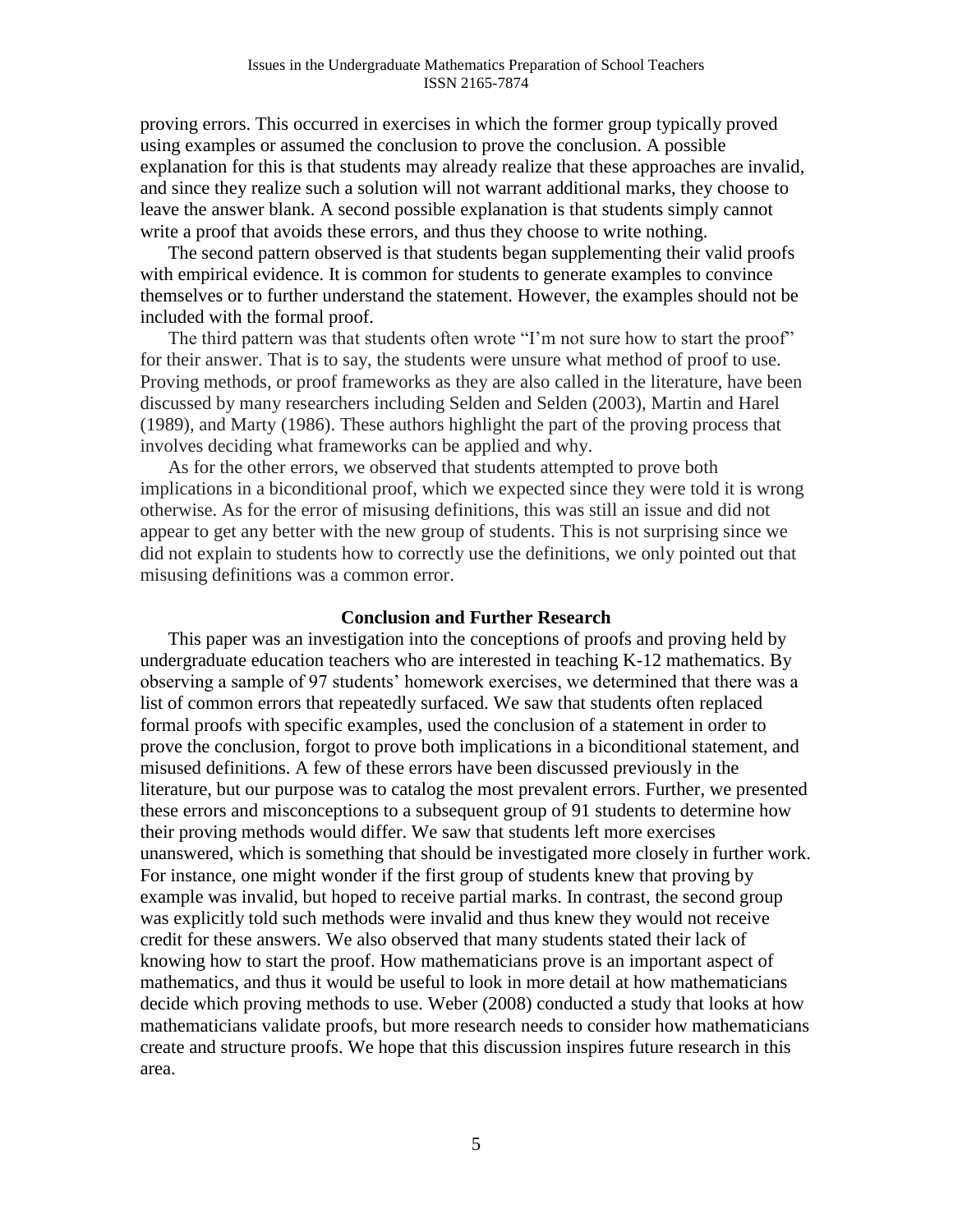A. Stavrou: Common Errors and Misconceptions in Mathematical Proving by Education Undergraduates

### **Acknowledgements**

The author would like to sincerely thank Paulo Arago, from the Department of Linguistics at the University of Saskatchewan for his helpful comments.

### **References**

- Almeida, D. (2000). A survey of mathematics undergraduates' interaction with proof: some implications for mathematics education. *International Journal of Mathematical Education in Science and Technology*. 31(6), 869—890.
- Balacheff, N. (1988). A study of students' proving processes at the junior high school level. I. Wirszup and R. Streit (Eds.), *Proceedings of the Second UCSMP International Conference on Mathematics Education* (pp. 284—297). Reston, VA: National Council of Teachers of Mathematics.
- Blanton, M. L., Stylianou, D. A., David, M. M. (2003). The nature of scaffolding in undergraduate students' transition to mathematical proof. N. Pateman, B. Dougherty, J. Zilliox (Eds.), *Proceedings of the 27th Annual Meeting for the International Group for the Psychology of Mathematics Education* (Vol. 2, pp. 113–120). Honolulu: University of Hawaii.
- Cupillari, A. (2011). The Nuts and bolts of proofs: An Introduction to mathematical proofs. Access Online via Elsevier. de Villiers, M. D. (1990). The role and function of proof in mathematics. *Pythagoras*. 24, 17–24.
- Edwards, B. S., & Ward, M. B. (2004). Surprises from mathematics education research: Student (mis) use of mathematical definitions. *The American Mathematical Monthly*. 111(5), 411-424.
- Hanna, G. (1995). Challenges to the importance of proof. *For the Learning of Mathematics*. 15(3), 42–49.
- Hanna, G. (2000). Proof, explanation and exploration: an overview. *Educational Studies in Mathematics*. 44(1), 5--23.
- Hanna, G., de Villiers, M. (2008). ICMI Study 19: Proof and proving in mathematics education. *ZDM Mathematics Education*. 40(2), 329--336.
- Hazzan, O., Zazkis, R. (2003). Mimicry of proofs with computers: The case of linear algebra. *International Journal of Mathematics Education in Science and Technology*. 34, 385–402.
- Healy, L. & Hoyles, C. (2000). A study of proof conceptions in algebra. *Journal for Research in Mathematics Education*. 31(4), 396—428.
- Herbst, P.G. (2002). Engaging students in proving: a double bind on the teacher. *Journal for Research in Mathematics Education*. 33(3), 176—203.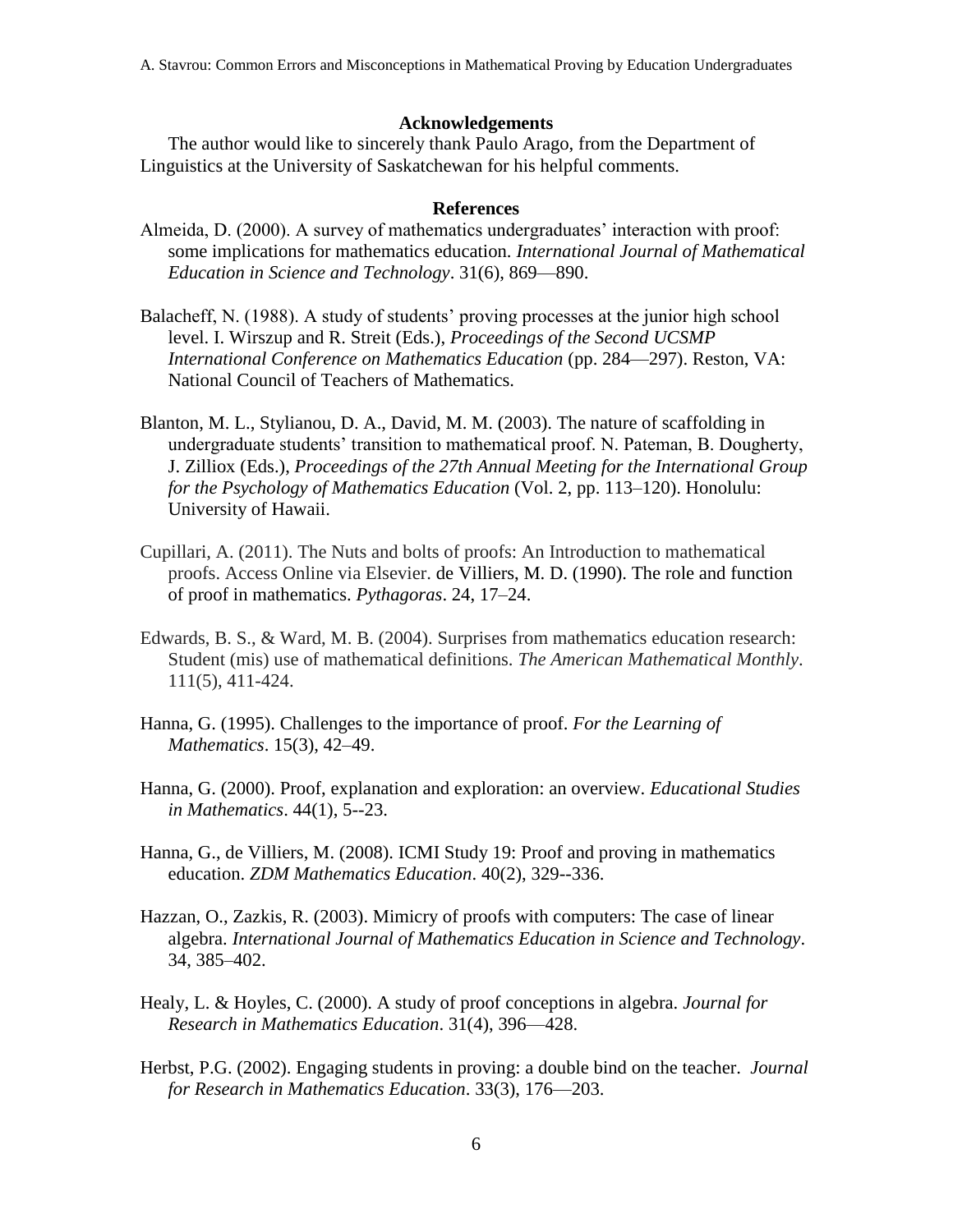- Hersh, R. (1993). Proving is convincing and explaining. *Educational Studies in Mathematics*. 24, 389–399.
- Jones, K. (1997). Student teachers' conceptions of mathematical proof. *Mathematics Education Review*. 9, 21—32.
- Knuth, E.J. (2002). School mathematics teachers' conception of proof. *Journal for Research in Mathematics Education*. 33(5), 379—405.
- Kuchemann, D., & Hoyles, C. (1999). The Longitudinal Proof Project. A Longitudinal Study of Mathematical Reasoning: Student Development and School Influences.
- Lamport, L. (2012). How to write a 21st century proof. *Journal of Fixed Point Theory and Applications*. 11, 43—63.
- Martin, W.G. & Harel, G. (1989) Proof frames of preservice elementary teachers. *Journal for Research in Mathematics Education.* 20(1), 41—51.
- Marty, R. H. (1986). Teaching proof techniques. *Mathematics in college (Spring/Summer),* 46–53.
- Moore, R.C. (1994). Making the transition to formal proof. *Educational Studies in Mathematics.* 27(3), 249—266.
- Patkin, D. (2011). High school students' perceptions of geometrical proofs proving and refuting geometrical claims of the 'for ever …' and 'there exists' type. *International Journal of Mathematics Education in Science and Technology*. 43(8), 985—998.
- Pfeiffer, K. (2010). The role of proof validation in students' mathematical learning. *MSOR Connections*. 10(2), 17-21.
- Raman, M. (2002). Proof and justification in collegiate calculus. Unpublished doctoral dissertation, University of California, Berkeley.
- Reid, D. (2002). What is proof? La Lettre de la Preuve: International newsletter on the teaching and learning of proof. Summer 2002. Online at:

http://www.leibniz.imag.fr/DIDACTIQUE/preuve/Newsletter/02Ete/WhatIsProof.pdf

Reid, D. (2005). The meaning of proof in mathematics education Paper presented to Working Group 4: Argumentation and Proof, at the Fourth annual conference of the European Society for Research in Mathematics Education. Sant Feliu de Guíxols, Spain. 17 - 21 February 2005. Proceedings to appear. Currently available online at: http://cerme4.crm.es/Papers\%20definitius/4/Reid.pdf.